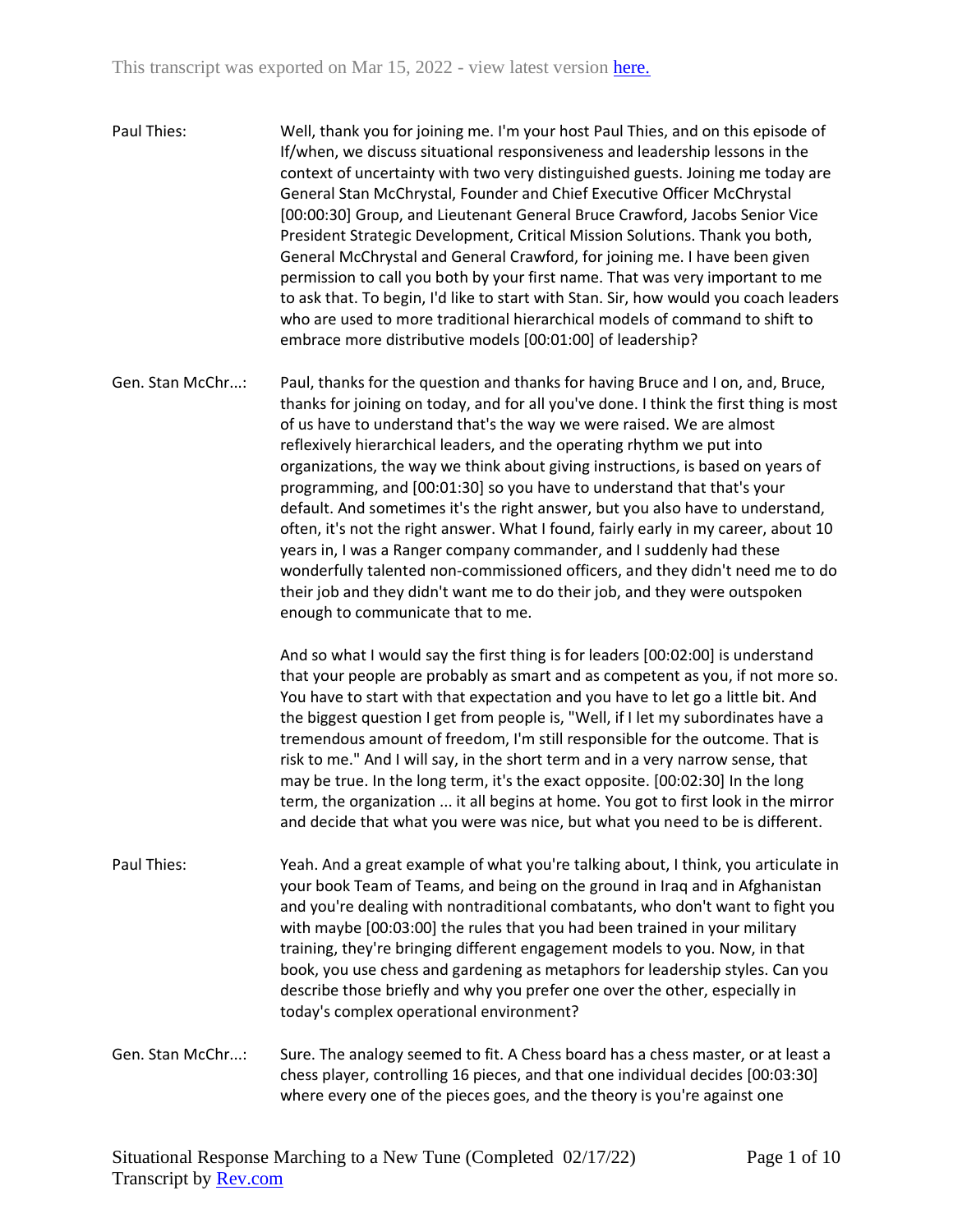opponent on the other side who is also controlling 16 pieces, and so micromanagement works. In fact, it's required. When you get to a faster, more complex environment, what we found, what I found in Iraq, was, suddenly, there are a lot of very autonomous enemy forces making decisions, operating, adapting, and moving, and so I wasn't opposed to a single enemy leader [00:04:00] who was micromanaging their force. It was much more loosely networked or organic, and so they were wickedly fast, constantly adapting, and really lethal.

I had been raised to want to be the chess master. You work your way up and you want to move the chess pieces and you want to think you're good at that, but the reality is there's no way you can be fast enough, there's no way you can adapt for the conditions in each location well enough, so you just can't compete. That was [00:04:30] really the biggest transformation of my personal life, my leadership life, was in that period. And this is when Bruce and I met in Iraq was during the fight against Al-Qaeda in Iraq when, to win, I had to be a different kind of leader than I'd been before for my organization to succeed.

It started with me having to let go. Now that doesn't mean I walked away and took my eyes and hands off, we called it eyes on, hands off leadership, but it was a different style that the gardening [00:05:00] analogy seem to fit, where you create an environment where plants do that which only plants can do, and you create an ecosystem and you manage that. It's a different role for a leader who wants to be the person in charge, moving chess pieces, but, ultimately, it's far more effective in the modern environment.

Paul Thies: Now-

Gen. Bruce Craw...: And, Paul, just to piggyback on that a little bit, because I know we'll have a discussion about leadership traits of the future, [00:05:30] this environment that General McChrystal describes, first of all, the leader has to acknowledge that there is going to have to be a different type of leadership required in the future to win. That's a tough thing, given how most leaders are raised, and he hit on that. But the second piece of it is a lot of this quote-unquote creating that environment, it has to happen before need, meaning it's one of those things you have to cultivate as a leader.

> [00:06:00] There is absolutely no substitute for preparation, and so a part of the training, a part of the institutional change that has to happen to create that, is incumbent upon the leader, meaning what he described isn't something that can be created today and literally used tomorrow. It's one of those systemic things that has to be incremental, incrementally done. First, acknowledge a different type of leader required in the future. The second piece is, as the leader, [00:06:30] regardless of what echelon you're in, you have to create that environment, all right? That's not something you can delegate to your deputy and say, "Go off and create the environment that's going to allow this different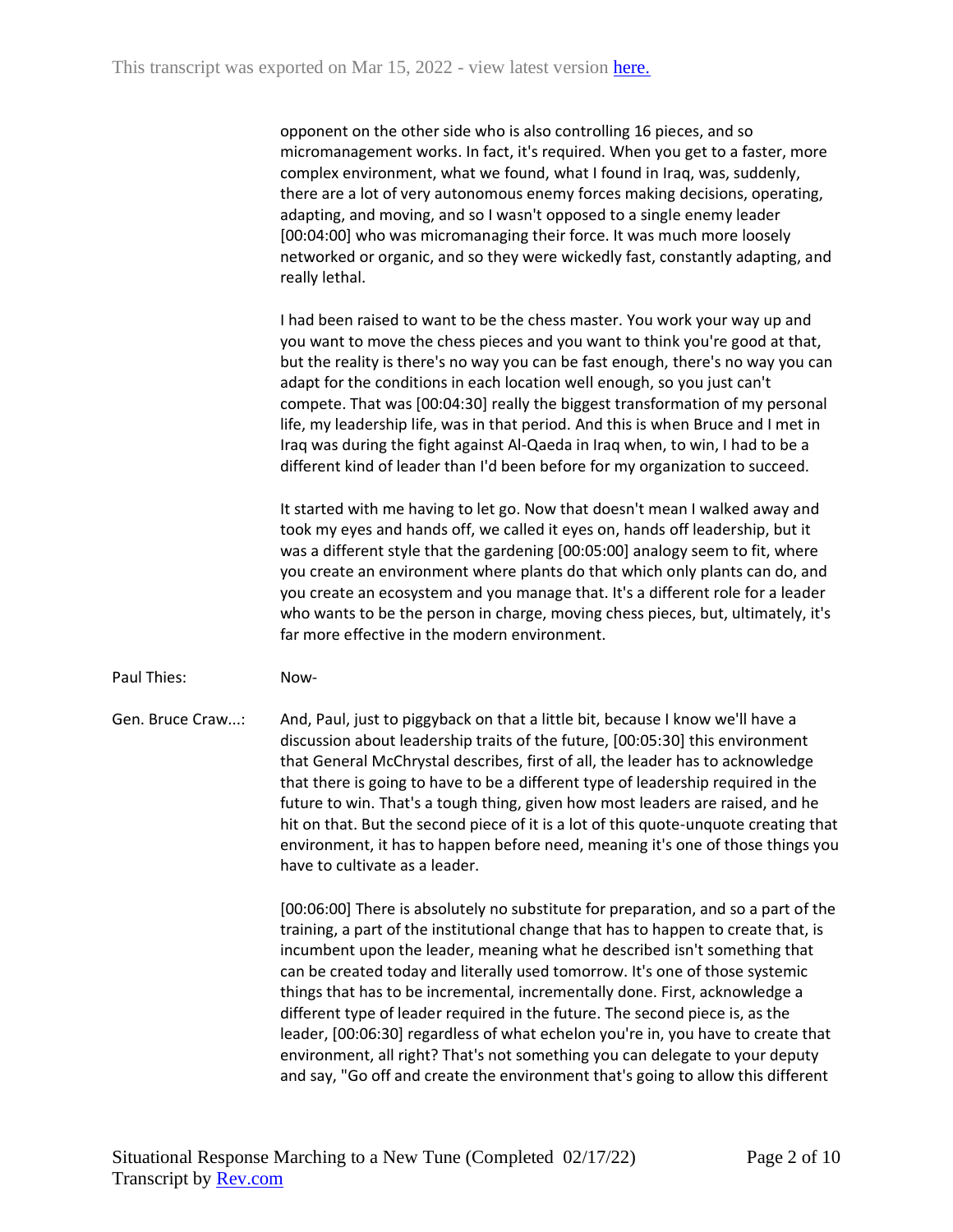type of thinking and this different type of culture to emerge and be successful in the future."

Paul Thies: Yeah, and I imagine that underpinning all of that is trust, right? And it goes back to, Stan, what you said earlier about your subordinates having ... I think there had to have been a certain element of trust where they [00:07:00] could manage up, so to speak, so that allowed you to do what you needed to do and them to do what they needed to do. Now, Bruce, you recently contributed a chapter in a book called Navigating the Digital Age, in which you admonish readers to forget about the new normal, right, we've been hearing about the new normal this past year, and instead focus on the new now. And can you tell us a little bit about what you mean by new now and the key things that we should be focusing on, especially in the post-COVID environment?

Gen. Bruce Craw...: [00:07:30] Paul, thanks for that. And what you're referring to is, while I was in my transition, I had took about 90 days off to think about who I am and what I think I wanted to do and move, and I had a new grandbaby show up and all those kinds of cool things, and I was approached by Palo Alto Networks. They said, "Look, we heard you speak at a panel about 90 days ago and you talked about this concept of the new normal, but you were talking about this thing called [00:08:00] the new now. And, well, how does that resonate? Where'd you come up with that? How'd you come up with that? We listened in on ..." Actually, it was a West Point Naval Academy and an Air Force Academy cyber conference that I spoke at.

> And so this was, literally, during the transition before I decided what I was going to do. And, initially I said no, I just gave you this as context, because I'm going, "Look, I got to find a house." But I went back and thought and said, "I've done op-eds, but I've never done anything like this and it might be interesting," [00:08:30] and so I decided to do it, with that as a backdrop. Literally, people coming out of, I won't say on the front end of COVID, and I know, General McChrystal, you saw a lot of this, people were longing for the good old days, and so, every five minutes, there was a different variant of new normal, what's the new normal going to be, etc.

> And, as I often do, I was out running, I truly believe that's where all great ideas emanate, but I was out on a morning run off of Fort McNair, [00:09:00] where I was living in downtown D.C., and I started thinking about this, going, "This can't be it. It can't be it," and, when I say it, that all we need to do is figure out what the new normal looks like. And just a little bit of intellectual curiosity led me to go, "Listen, there's got to be something else, right?" New normal, think about 9/11. I happened to be in the Pentagon on 9/11. I was a brand new lieutenant colonel [00:09:30] in the Army. And, if you think about what happened right after 9/11, and, General McChrystal, I know you were deeply involved in the shaping of a lot of this, our force posture changed immediately overnight. There were things we adopted literally within 24 to 48 hours of 9/11, such as things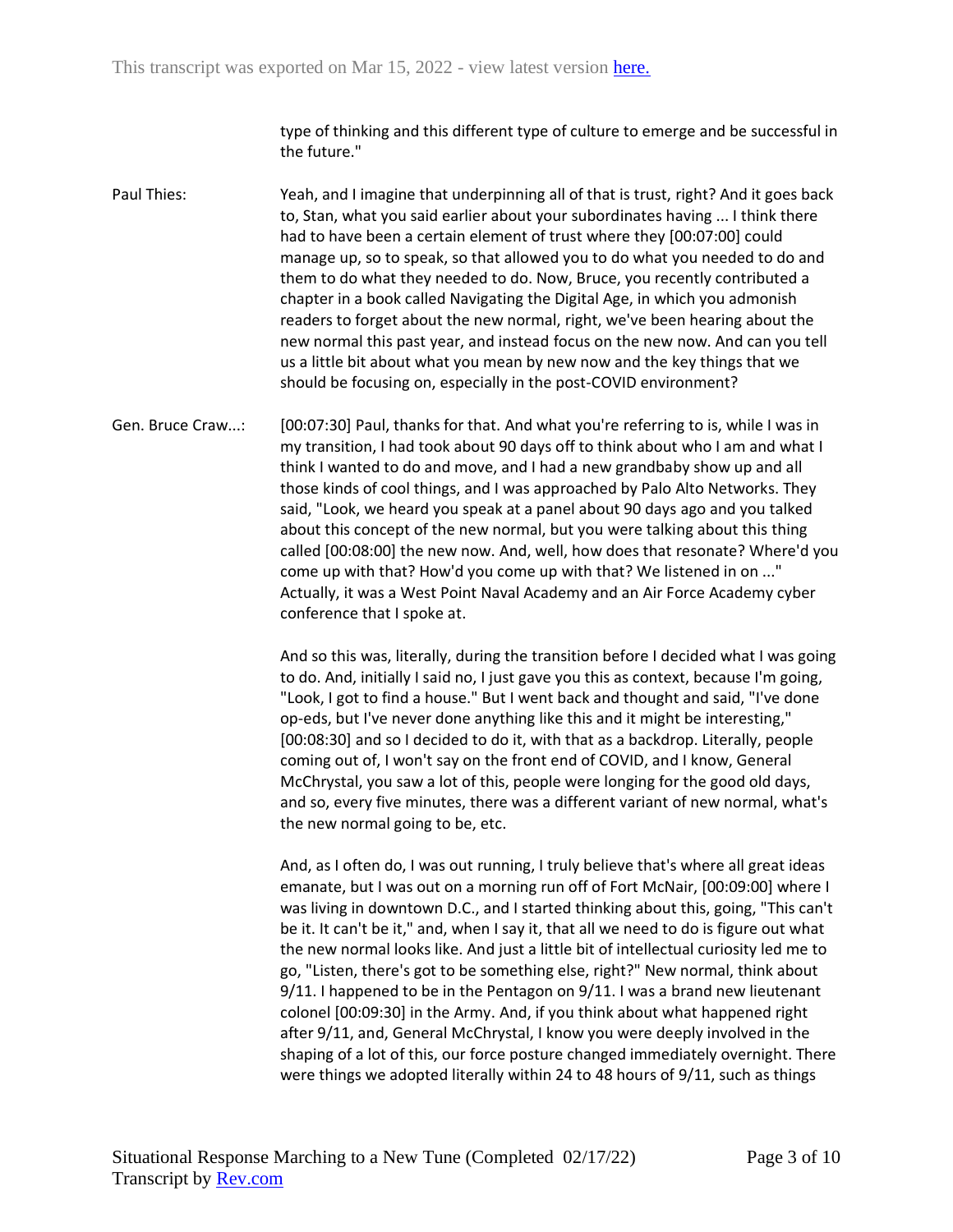we're doing at our post camps and stations from a security perspective, but things we were doing in our airports.

You could argue, and although technology has evolved significantly since we adopted those things, that 12 months ago, [00:10:00] 18, 16, 15 months ago, when we really started on this COVID, post-COVID, pandemic journey, that, when you look back to 9/11, we're still literally doing some of those things, things that we adopted within 48, 72 hours of 9/11. Categorically, we're still doing these things. When I started thinking about the new normal, a new now, I said, "Something's fundamentally different right here," that this idea [00:10:30] of a new now took into account the fact that, every day we woke up for the past 18 months, there was a new variable in the equation that required us to be a lot more adaptive, a lot more intellectually curious, and a lot more creative.

And it didn't matter whether you ran a business, right? If you're focusing the adaptation, post-COVID, of your business on this idea that, number one, there's an end state, all right, and I just need to get to that end state. And these variables that started last March, [00:11:00] well, they're going to remain the same throughout the next 24 to 36 months. It didn't matter whether you're in the Army, the military, or you're running a business, you've got this ... the fundamental difference between the longing for a new normal and this big idea of new now is this adaptive mindset.

Back to the earlier point, and it actually ties to that, that things are going to be different and that you've got to focus not on an end state, but more on the fact that there's a cascading [00:11:30] series of future states that are likely to emerge and shape your thinking, which allows you to not only continuously adapt, and there's a lot of work, these are just words on paper here, I got it, but not only continuously adapt, but to also adapt at speed and scale over time, if you're able to create that environment that says, "Things are going to change. Let's not focus on an end state. Let's focus on a cascading series of future states where variables in the equation will [00:12:00] change over time." And so I know, again, this is just talking, but I, literally, while I was running, said, "This longing for the days of old and just getting people back to that cannot be the answer. There's got to be more," hence this idea of a new now [inaudible 00:12:17] the new normal. Hopefully, that's helpful.

Paul Thies: Yeah, and I really liked what you said about the cascading series of events. The now will evolve, or there'll be new nows, right, or new states, [00:12:30] because we have no idea of what is going to occur in terms of big scale events, but then, also, just the constant evolution and fluidity of data and technology and disruptiveness. It's like we're constantly having to change and evolve and be able to respond to that. Now, Bruce, in business as in warfare, today's threat environment is potentially much more complex [00:13:00] than ever before, and data and technology, of course, are enabling much of that. How can organizations pivot to more nimble methods of response?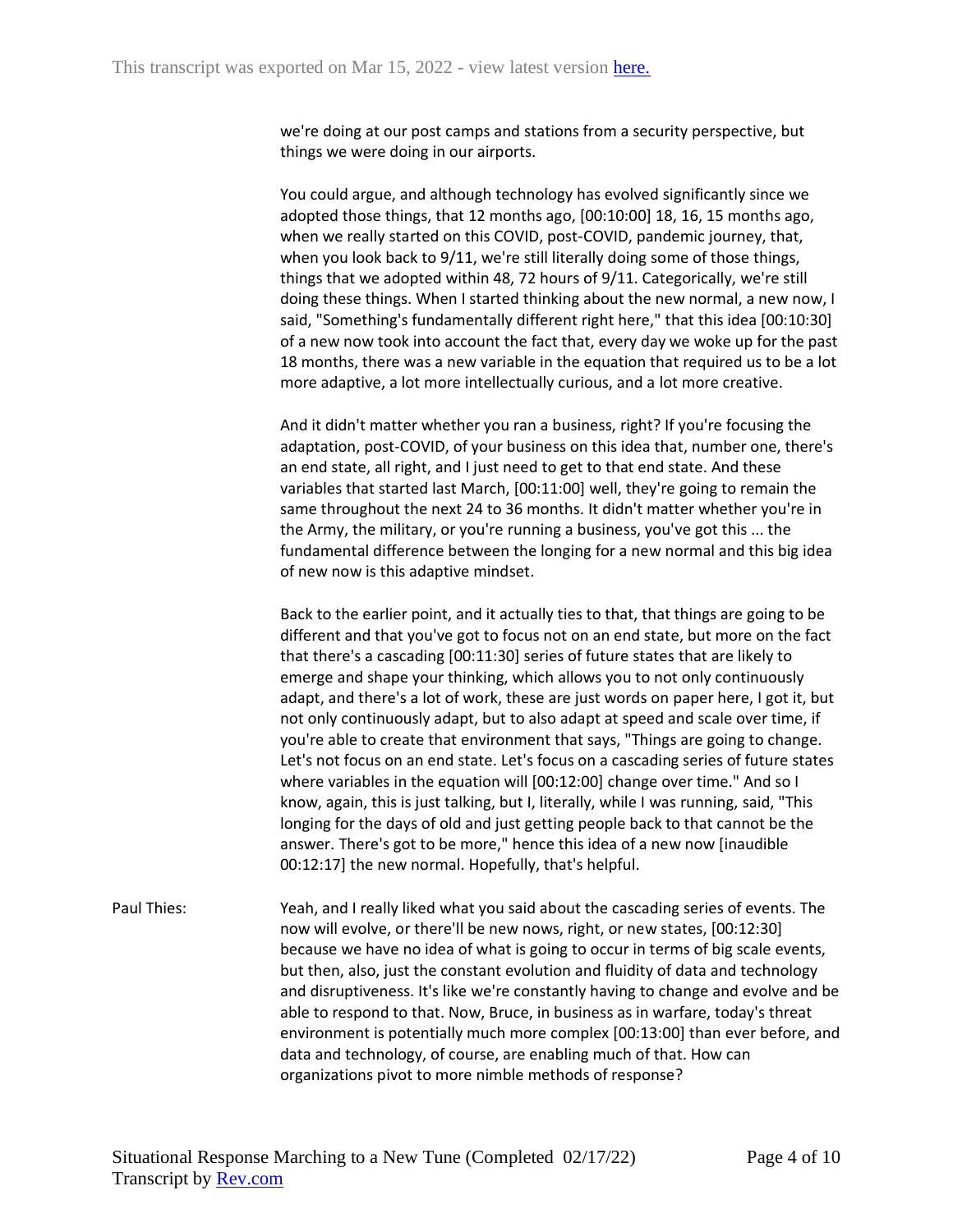Gen. Bruce Craw...: Well, from a data perspective, and you've heard it stated in a context of this whole idea of great power competition, it's not just military, there's an economic piece, etc., etc., and so being able to leverage data to inform, back to getting to speed, I've heard it described as being able to orient, decide, and act faster [00:13:30] than peer adversaries, and there are different variants of that, really, really important that we deal with the leveraged data to inform that ability to do that. And so, as we look at the current threat environment, everyone wants to stay one step ahead, whether it's a cybersecurity discussion or it's more of a kinetic discussion. I've always thought that being able to harness the data that we have and make sure that that data is shareable [00:14:00] at echelon is a key cog in the wheel there, so to speak.

> And so the good news is we got a lot of data. When I say we, I'm talking the collective we across the United States, or you can talk about DOD, etc. The bad news is most of that data is in either a location where it can't be shared or it's in a location where it's not visible, etc., and it can't be protected in the right way. And so, if you go back and take a look at ... you can go back as far as the Cybersecurity Solarium of last year, [00:14:30] the Solarium Report, or you can just go a month or so ago and look at the recent POTUS executive order reference cybersecurity, all come back to this idea of being able to leverage data as a strategic asset.

> I got an opportunity to sit in recently, just last week, and I heard every chief data officer in DOD, it wasn't just OSB, but it was every service chief data officer, every one of them has some type of initiative on the conveyor belt moving literally left [00:15:00] to right to quote-unquote leverage data as a more strategic asset in their organization, whether they're leveraging it to weaponize it or they're leveraging it to try and protect it better. Back to your question, great question, and specifically I'd say moving it to another level, how do you, as an organization, whether you're a business or you're the department of the Army or the DOD or whatever [inaudible 00:15:27] agencies, how do you create this culture in your [00:15:30] organization where data can be leveraged as more of a strategic asset?

Gen. Stan McChr...: Can I jump on that? Because, Paul, I think General just nailed it on two points, which are related, and they're almost the precursor to any discussion about leadership in the future. The first is we are going to be going against moving targets, everything's going to be moving, therefore, it's constant adaptation, as he described. And then the idea is we are going to need data to know where the [00:16:00] targets are moving, and so we are going to have to have the facility to digest that data and then the adaptability to deal with it. And, almost, you ought to play what he said there as the beginning part of any discussion on leadership for future leaders.

> Now where does this take us? In my opinion, what that means is we, as leaders, have got to recalculate a little bit. We've got to recalculate how our systems operate, not just how we function as leaders, but how our [00:16:30] systems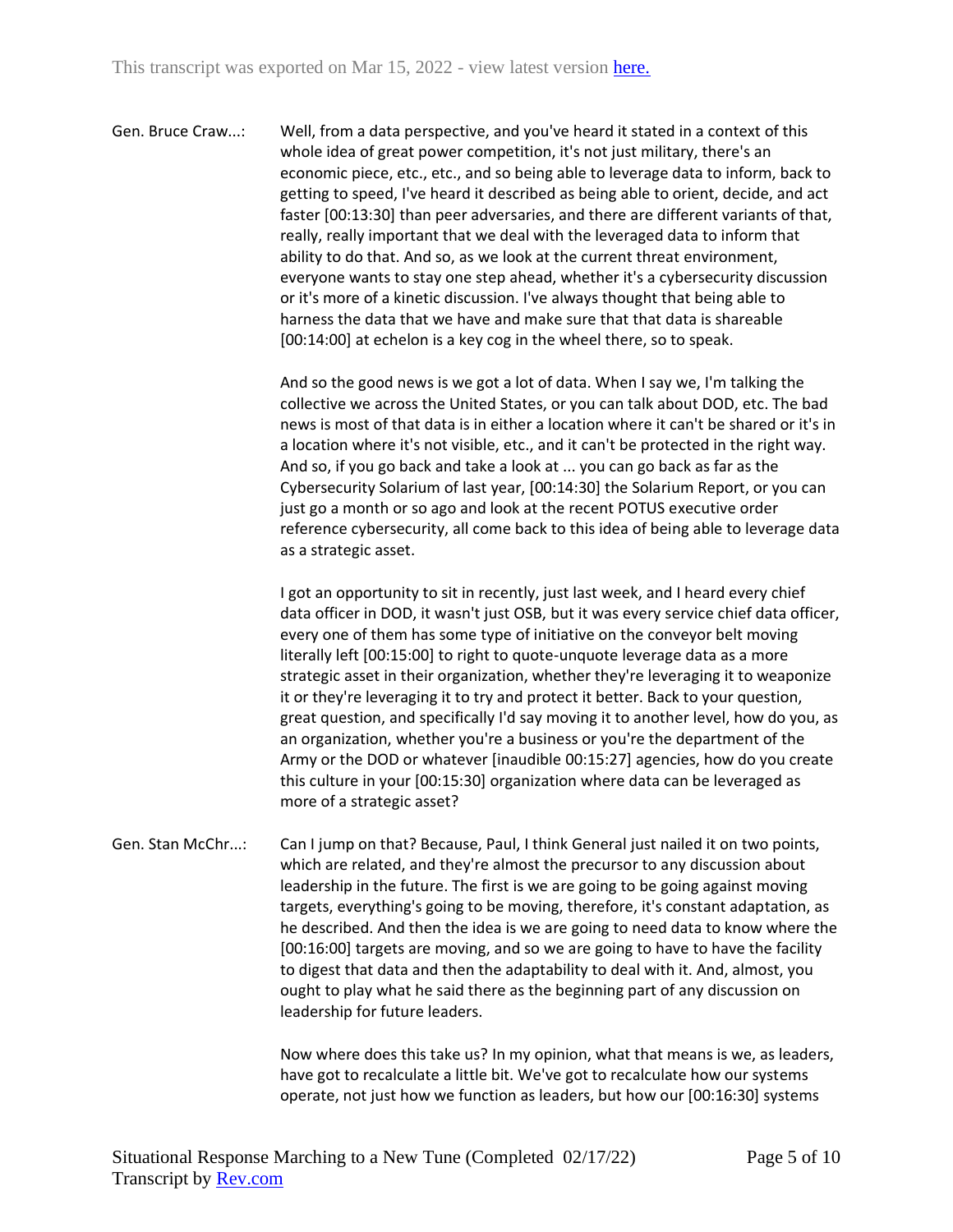around us, how our information comes and is distributed across the organization, where and how decisions are made, which I would argue they're going to need to get closer to the point of action because you'll need to be operating faster. And we now have the ability to push data and, therefore, conclusions closer. We don't have to keep it at the headquarters, at the C-suite. We can push it down to where smart people ...

But then the other thing we have to do is we have to push an expectation [00:17:00] of action. We have to push through our organizations this idea that we not only want you to make decisions, we expect you to make decisions. And that's different for old guys like me because I spent all my life getting senior enough so I could make all the decisions. My dad was a soldier and he had this joke when I would help him. He was a big craftsman, I'd be helping him by fetching tools, and he'd go "Put your brains in the footlocker. [00:17:30] I'll do the thinking around here," and we got to go in the opposite direction now because nothing else works.

Gen. Bruce Craw...: I would just, for 30 seconds on the data discussion, absolutely, treating data as a strategic asset will be very important. There's also the D word, and the D word is divestiture. We've got to be willing to let go of the old things because one of the barriers to, I won't call it this change, the adaptation, I've [00:18:00] found is everybody's for change as long as it's you changing, and being able to create this culture of leveraging data as a strategic asset, I found a way, not the way, is to acknowledge that there's got to be divestiture of the old in order to fuel the new because, culturally, again, there's a lot of great discussions and a lot of really smart people are talking about digitization.

> I haven't cautioned, but what I've come in and said is the biggest, I'd say, pillar [00:18:30] and the center of gravity of digitization has got to be culture, right? You could be handing out free money from a digital side, but no one will take it because, culturally, they don't trust it, back to trust. And so I'd say a big part of this idea of leveraging data, since we're having a data discussion, as a strategic asset, has got to be divestiture and a willingness to divest of legacy, in this particular case, non-authoritative data services has [00:19:00] got to just be a part of it, I think.

Paul Thies: Yeah. Let me pick up on that a little bit, on some of these threads here, and I'll start with you, Stan, and then, Bruce, I've got a question as a follow-up for you. But so, Stan, and you hit on some of this, but what tangible steps can leaders take to encourage agility in organizational decision-making, perhaps in response to on the ground conditions, while maintaining the integrity and respect of their command? It's one thing [00:19:30] to have that mindset, "Okay, I'm going to be more, maybe loose is not necessarily the right word, but I'm going to loosen the reins a little bit and allow the horse to run some," but what can you actually do to put that into practice?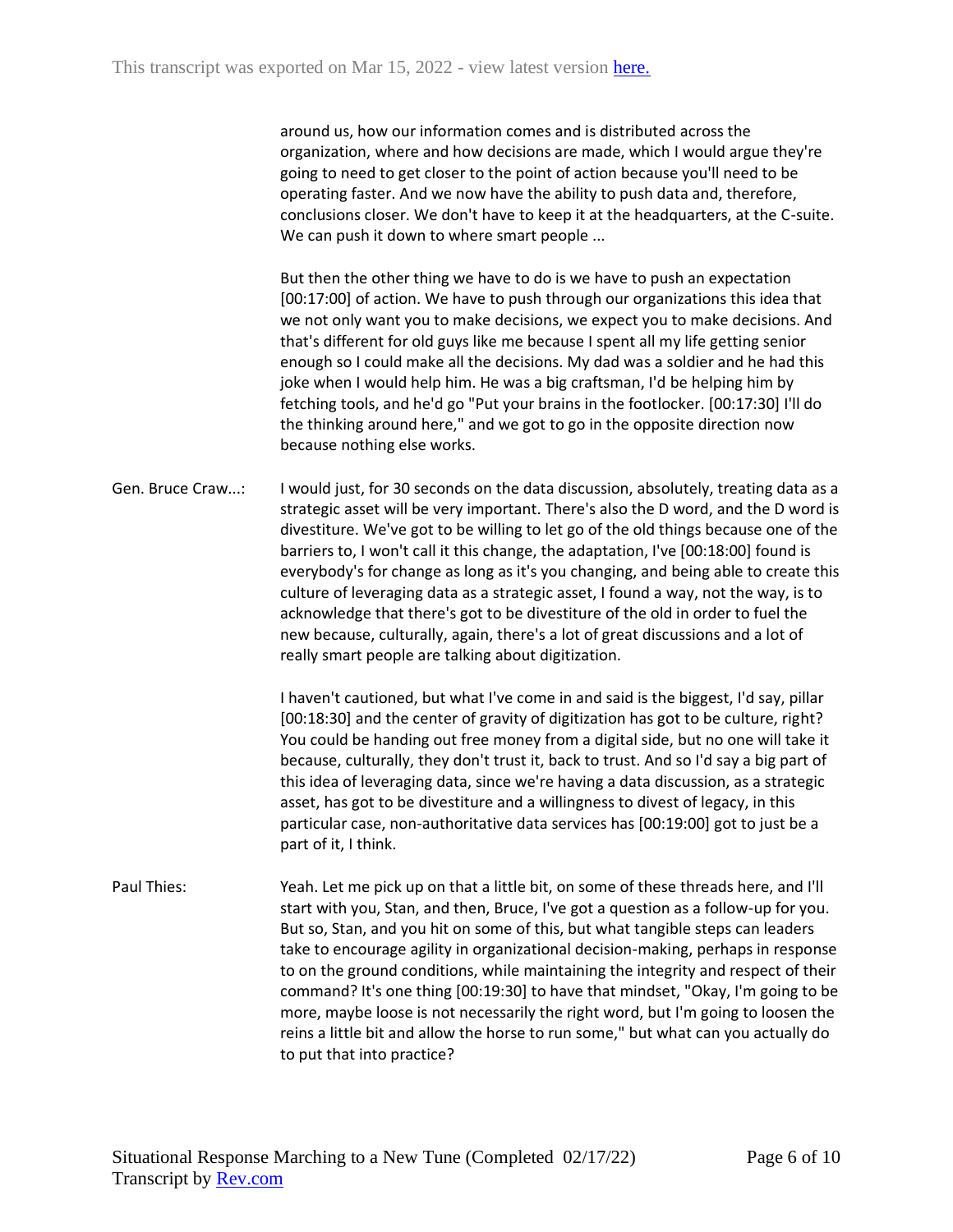Gen. Stan McChr...: I would tell you the conclusions I've derived from my experience, and, remember, this is a data point of one, one guy. First is you need to understand what's not negotiable, what's not flexible, and those are your core values. That is things [00:20:00] like integrity, things like the law of armed conflict. We take them for granted, but they're very, very important, and you have to have those mooring points to hook you as an individual and the organization to something because not everything's negotiable. Now, once you've determined what can't slide or move, then everything else is in play. And what I would say is you've got to start with the idea that some of the things which make [00:20:30] organizations traditionally operate in an effective disciplined way, doctrine, process, procedure, they have a value, but they also are two-edged swords and you've got to be careful you're not getting cut with the other edge.

> You put so much process in that you get bureaucracy, you put so much connectivity in that people start misusing that connectivity to go to the boss for every decision, and so you've got to realize that, in the [00:21:00] case of the military, doctrine worked for us, but I would also argue, when we got into Iraq and Afghanistan, doctrine also worked against us. There were some people who felt, "If I did it the way the checklist said, that I was doing the right answer," and, in reality, I was taught, as a lieutenant, if it's stupid and it works, it ain't stupid. We've got to craft ourselves as leaders, and our organization, with the idea we're out to get a certain outcome [00:21:30] and that's what matters and, every time the conditions change, we need to be changing with them as fast as we can figure it out.

Paul Thies: Now, and to that point, Bruce, we live in a world, and I love this point, there's 44 zettabytes of data in the world, and a zettabyte is a one with 21 zeros behind it. And they, I think it's the IDC, they expect it to jump up to 180 zettabytes, I think, in the next 10 [00:22:00] years. It's an obscene amount of data that is being generated by all the devices on earth and whatnot. You take that ecosphere, there's so much to know and to parse out, but decision-making capabilities are greatly enhanced, but so my question for you, Bruce, is what qualities of human leadership do you see as necessary to ensure organizations stay true to their missions and don't go off chasing windmills?

Gen. Bruce Craw...: Yeah, [00:22:30] the obvious of character and competence. General Chrystal talked about trust earlier. If you're competent and you take care of people, there's a whole lot of trust that happens relatively quickly, that people understand that you're not just the guy who's telling them what to do, that you're willing to do some of these things yourselves and demonstrate that. Those are at the very top of my list. But a couple others that I've seen, again, [00:23:00] General Chrystal's written about a couple of these in a couple of his books, and just a couple of experiences on my behalf and things that I've seen in variety of different units for 34 years, we talked about adaptability, and that's thrown out there, "We want you to be agile and adaptive," without taking the time to explain to young people why that's going to be important.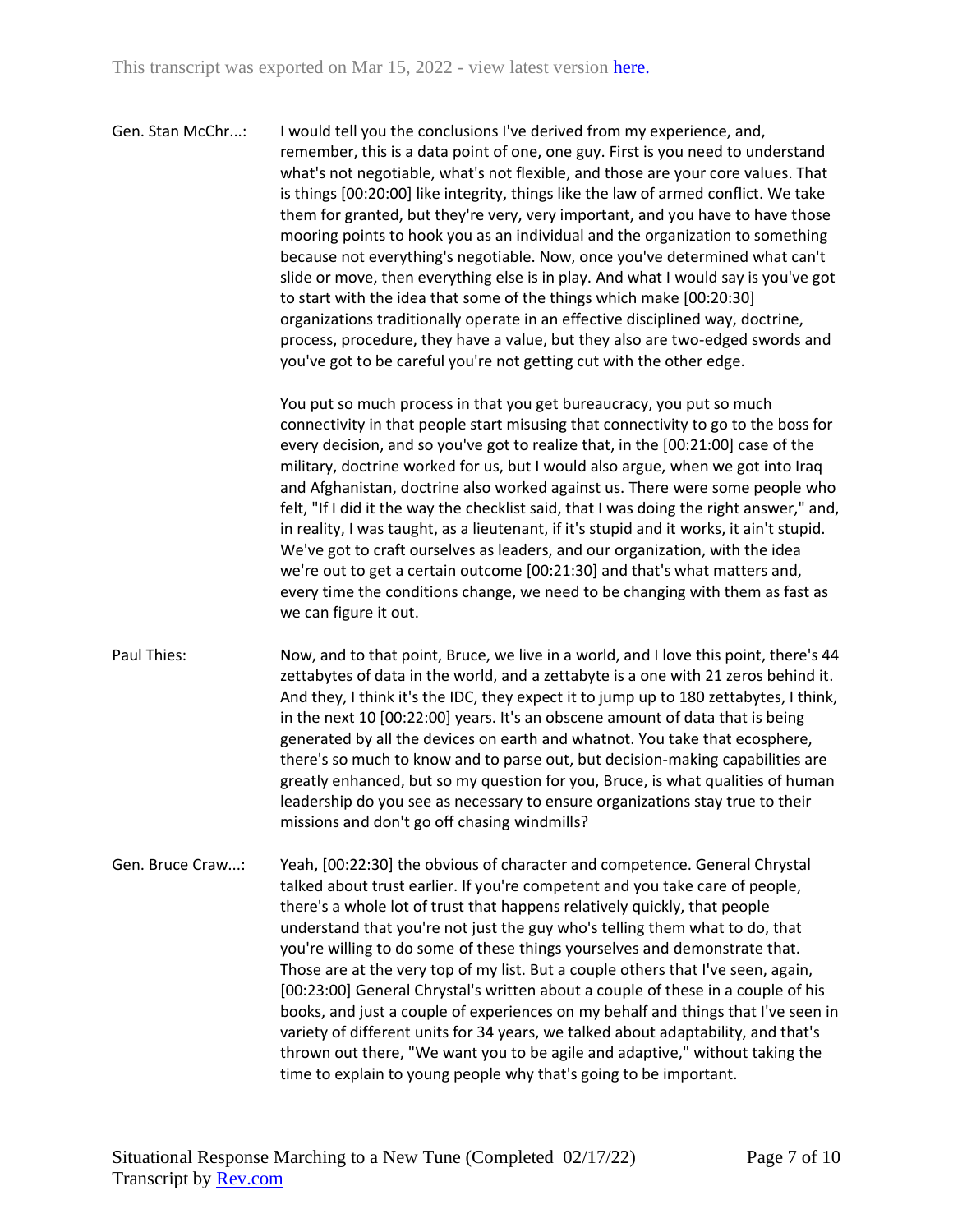We want you to be agile and adaptive because you're going to face adversity, right? If things [00:23:30] are just going smoothly, you're good, you can just keep doing what you're doing and you're going to assume some success, but this idea of being agile and being adaptive gets to you becoming more resilient over time, right, that, when you get knocked down, regardless of what life throws at you or what the mission throws at you, that you're willing to get up, get up and continue, all right, and you feel empowered to do that, all right? That's just a couple. The other one, though, is a little bit more abstract, and it's [00:24:00] this idea that you're willing to surround yourself with people who think completely different than you do. I call it avoiding the mini-me syndrome.

I talked to everyone from second lieutenants to general officers that I mentored in my last job and said, "Listen, I had my grandfather, who raised me, who couldn't read or write, all right, but he used to say something, 'If you fish in a goldfish pond, all you catch are goldfish.'" I've heard that over and over and over again with other leaders [00:24:30] that I've encountered and became mentors to me over the years. His big reason for saying that, and what I took away from that, was, listen, if you want that same outcome, keep fishing right here, but, if you a different outcome, be willing to surround yourself with people who think differently than you do and create an environment where, when the emperor has no clothes, that there's a hand that people feel empowered to come tell you.

And I had this happen a lot over the years, all right, " [00:25:00] General Crawford, that is the worst idea I've ever heard. What about consider this?" and you don't shoot the messenger. There are a variety of different things that are really, really important in terms of leadership traits, to a variety of different, really, really smart thought leaders that are out there, but being agile and adaptive, absolutely. But just a little bit more abstract, be willing to surround yourself with people who think differently and then create an environment where it's okay for them to come tell you that your bright idea [00:25:30] is actually the worst one they've ever heard and be willing to accept their offering of a different approach is just an offer, given the likelihood of the future that we're going to face.

- Paul Thies: I gotcha. To wrap things up a little bit here, General McChrystal, what leadership strategies, learned from your military career, seem to you the most applicable to organizations contending with situations of massive [00:26:00] disruption?
- Gen. Stan McChr...: I guess I'd start with humility. Unless you are much better than most people I know, you're not going to have all the right answers, nor are you going to get it right every time. The first thing is your strategy should be to harness as much of the talent across the organization as you can, get them engaged, have them participate, have them make decisions. Sometimes it's a touch slower, sometimes it's a little bit more frustrating, but the reality is, at the end of the day, it will produce a better, more [00:26:30] flexible outcome.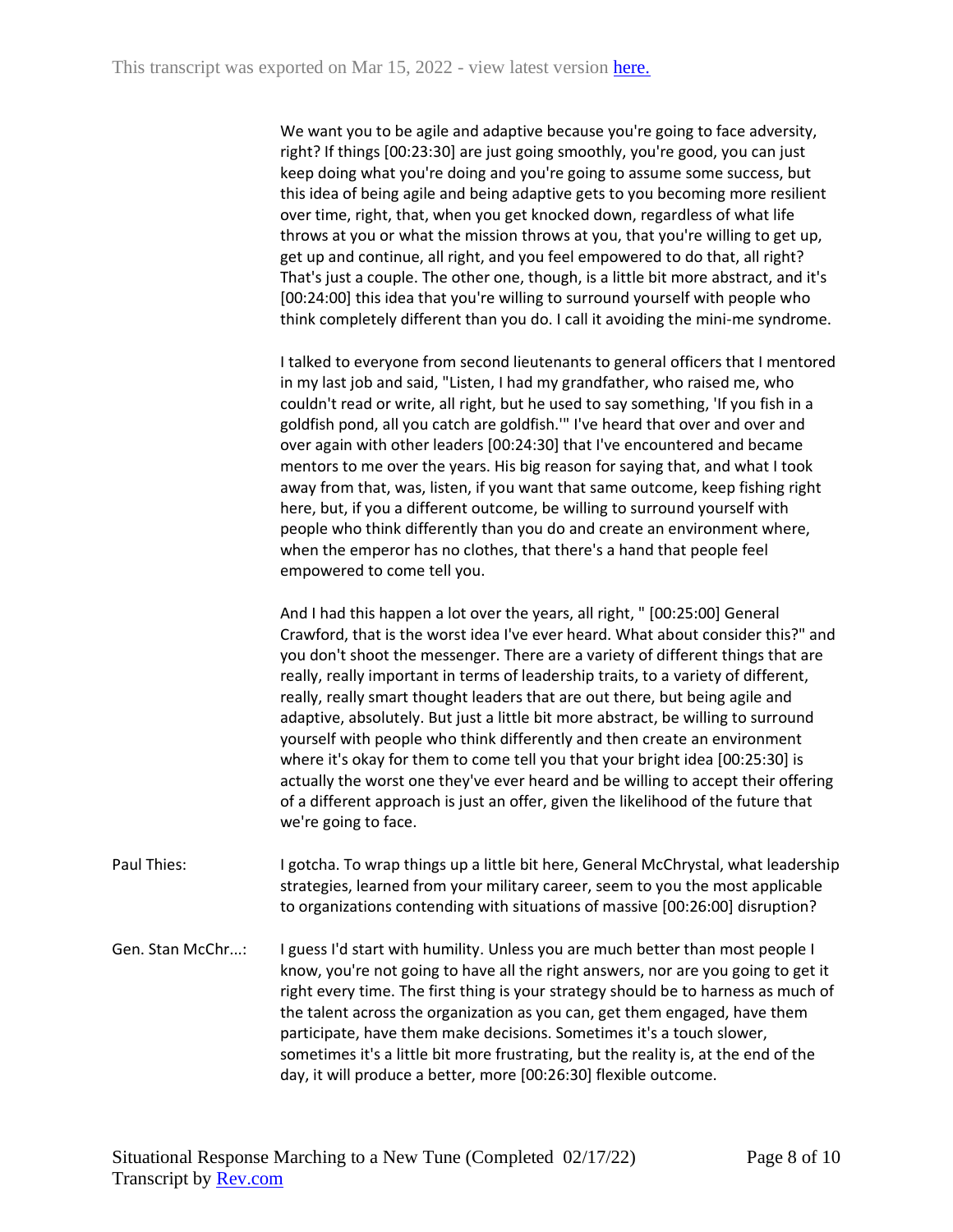- Paul Thies: Oh, that's great. Yeah. And humility, it's just gold, right, and it's like it's so hard, but all the best leaders, it seems, really have that innate sense. They've really embraced humility, and, from there, there goes trust, right? That's where trust is allowed to flourish. And then, Bruce, what do the leaders of tomorrow need to be doing today?
- Gen. Bruce Craw...: I've actually got what I hope [00:27:00] is a leader of tomorrow, a young captain who recently came back from Afghanistan and is going to grad school now, in the family, same name. What I talk to him about is diversity of assignments. Absolutely, you want to take on the hard jobs, but I suspect, when you look at the bios of very successful people who've been game-changers, one of which we're talking to here on the screen, they took on a couple jobs they didn't want early on [00:27:30] because someone made them, said, "No, no, you're not going to go do this job, that, when you're looking from the bottom up going, 'Boy, that's the dream job,' you're going to go do this job."

And, later on in life, that job, because I've had several of those, it provided you with insights that you couldn't pay for, all right, the fact that you took that experience. And so my advice to young people now is really take on the hard jobs, but don't [00:28:00] be afraid to get out of your comfort zone, okay, in one of those jobs, especially if you aspire to make this a career, because you're going to exercise some muscles that you either didn't know you had or hadn't used in a long time that are going to be very beneficial to you down the road.

And so the only point that I wanted to make that's related to the broader discussion that we've had, it's not maybe as much advice to young people, but it is a think piece that [00:28:30] involves young people, and it's the sole idea of the workforce of tomorrow, and the bigger idea is reimagining the workforce of the future, and taking a step back, the geezers of my generation here, and taking a step back and saying, "Listen, the workforce that we're talking about, especially in business, is no longer motivated by the things that maybe motivated General McChrystal, and motivated me, coming into the military, all right?"

There's this thing that I've learned called work-life balance, really [00:29:00] important to [crosstalk 00:29:00], all right? And so, when you think about what motivates them, perhaps it's not just money. That didn't motivate us coming into the military, but when you start to look at the workforces that we're out speaking to now in industry, the things that motivate them are things like meaningful work, okay, and making sure that doing meaningful work on a daily basis and making sure that their voice is counted, that their vote figuratively counts in the organization, and that [00:29:30] the boss that they work for really cares about what they think.

And so you've read many stories and a lot of really good books have been written about the race for talent, and it's a global, international race for the best and brightest that are out there. Perhaps, as we take a look at that, we should